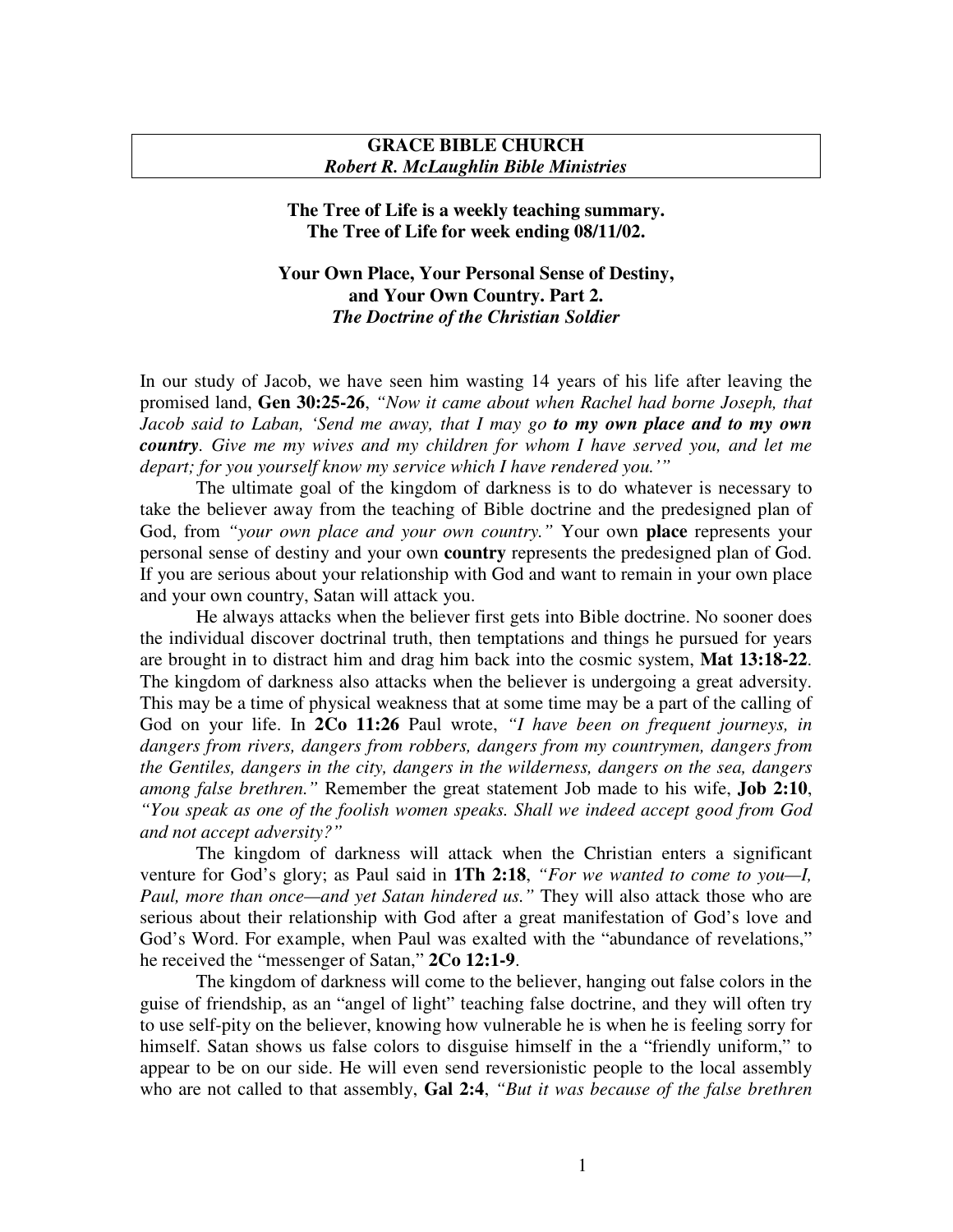*who had sneaked in to spy out our liberty which we have in Christ Jesus, in order to bring us into bondage."*

Satan also has an intelligence committee to monitor the Christian soldiers who have positive volition toward doctrine, **Eph 6:12** (*"spiritual forces of wickedness"*). He has spies who are experts at exploiting the sin which "so easily entangles us," **Heb 12:1**. It is important to understand how subtle the kingdom of darkness is and how they *gradually* approach the soul. When they first tempt the believer, they will demand very little, knowing that is all they can get from him at the time. If they were to demand his complete allegiance to the *cosmos*, or the world system, all at once, they would be denied; therefore, they work at it slowly but surely. It may begin with one wrong thought thrown at the believer's mind with Satan's "flaming missiles," and once that thought is allowed to sit in the mind for a while and is free to wander, it will eventually travel from the mind to the tongue and to someone's ear and their mind, and so on. Then **Jam 1:14- 16** becomes a reality: *"But each one is tempted when he is carried away and enticed by his own lust. Then when lust has conceived, it gives birth to sin; and when sin is accomplished, it brings forth death. Do not be deceived, my beloved brethren."* Satan, like a shrewd warrior, also has his reserves; he always has some fresh troops at hand. If his first temptation fails, he has many more. This attack is made only on the Christian soldier. The majority of Christians are no threat to Satan, and their problems are with the Lord, **1Co 16:22**, *"If anyone does not love the Lord, let him be accursed. Maranatha."*

Another strategy that Satan employs is to feign retreat and pretend he has been defeated, leading the Christian to believe that he has won a victory where he actually has not. Our Lord warned of unclean spirits going out *voluntarily*, only to come back even stronger than before, **Mat 12:44-45**, *"Then it says, 'I will return to my house from which I came'; and when it comes, it finds it unoccupied, swept, and put in order. Then it goes, and takes along with it seven other spirits more wicked than itself, and they go in and live there; and the last state of that man becomes worse than the first."*

A Christian soldier is required to know the distinct beats of the drum and the sound of the trumpet, meaning the distinct doctrines of the Word of God taught by the pastor-teacher. The communicator of doctrine is told in **Isa 58:1**, *"'Cry loudly, do not hold back; raise your voice like a trumpet.'"* Just as a trumpeter needs to be well-skilled in his instrument, so the pastor needs to be well-skilled in his communication of doctrine, **1Co 14:8**, *"For if the bugle produces an indistinct sound, who will prepare himself for battle?*" If the pastor does not rightly divide the word of God and communicate accurately, how will the soldiers under his command know what orders to follow? The Christian soldier may need an alarm sounded in his ears when danger is near or an enemy is coming, and therefore he needs to recognize the notes of the bugle, i.e., the necessary doctrine. It may be a call to duty or to prayer or to any form of service, and the faithful Christian soldier will listen closely to the spiritual trumpet. Sometimes it sounds reproof, sometimes counsel, sometimes warning, and sometimes comfort; it is all carefully observed by the well-trained Christian soldier, **2Ti 3:16-4:2**.

If you are serious about your relationship with God and are determined to stay the course in your own place and your own country, you will be a person of courage, bold and determined, not easily discouraged nor dismayed by the threats, malice, or strength of an enemy. As God said to Joshua, His courageous soldier who was preparing to enter the promised land, **Jos 1:7**, *"Only be strong and very courageous; be careful to do*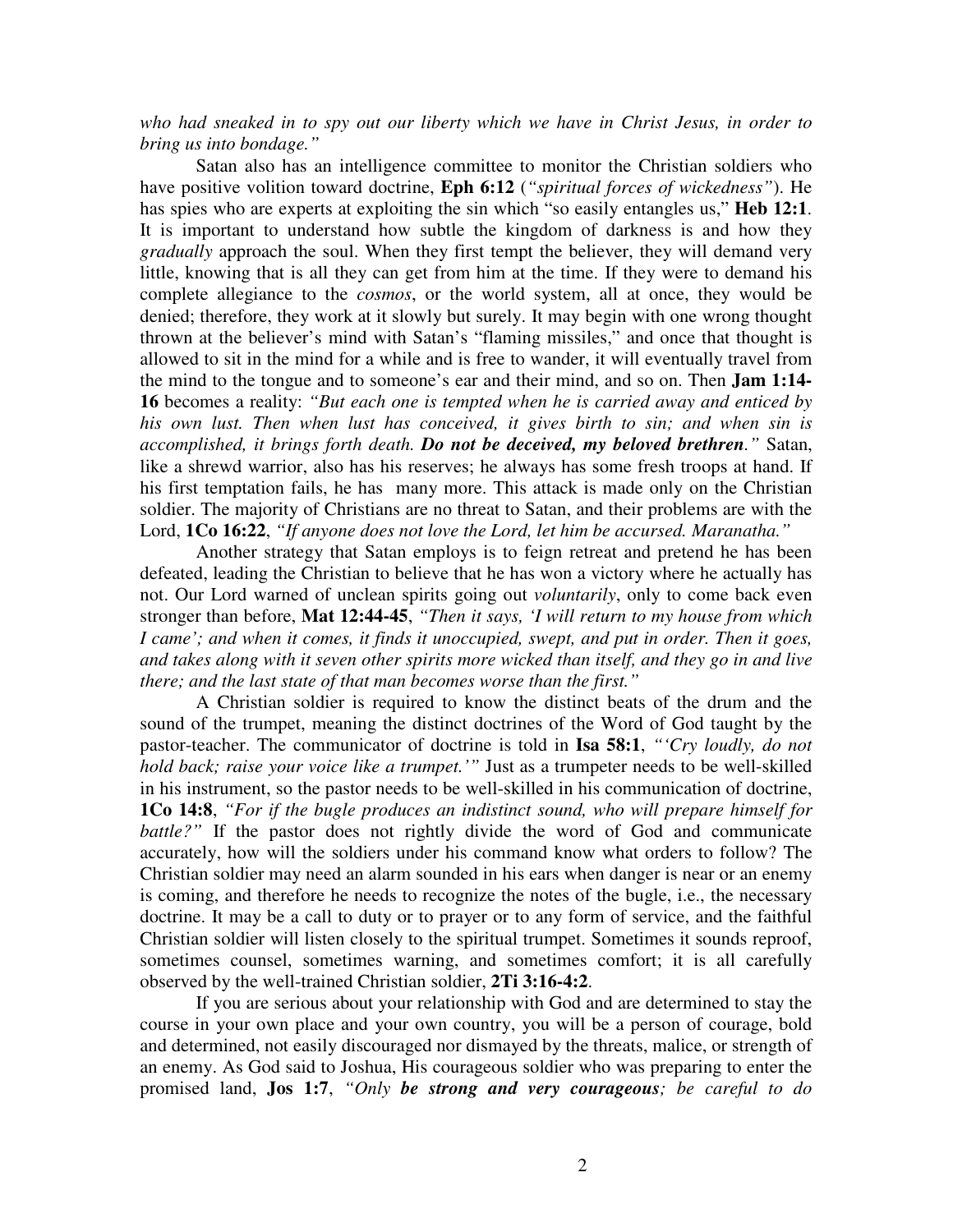*according to all the law which Moses My servant commanded you; do not turn from it to the right or to the left, so that you may have success wherever you go."* The Christian soldier will cultivate the attitude of David in **Psa 23:4**, *"Even though I walk through the valley of the shadow of death, I fear no evil; for Thou art with me."*

Principles of Bible doctrine impart boldness and courage to the Christian amidst danger that he faces in the angelic conflict because of his faithfulness to doctrine. This is the virtue of our calling; motivation and zeal are given to us when we realize the privilege of fulfilling God's plan for our life. When we consider that we are fighting the good fight of faith and that we have the *honor* of glorifying Christ, we are motivated as Christian soldiers. We see the courage of the early church in **Act 5:41**, *"So they went on their way from the presence of the Council, rejoicing that they had been considered worthy to suffer shame for His name."* We should be motivated to stand up for the **cause** of Christ, the **Word** of Christ, and the **people** of Christ. The Christian soldier must carry out his calling to gather for Christ, **Mat 12:30**, *"He who is not with Me is against Me; and he who does not gather with Me scatters."*

The Christian soldier understands the power and strength of God, who has promised to stand by him in all his conflicts, even with the worst of his enemies, **Isa 41:10-14**. The Apostle John said in **1Jo 4:4**, *"You are from God, little children, and have overcome them; because greater is He who is in you than he who is in the world."* The Christian soldier understands the call of God; every Christian must take the time to learn how to use his time, talent, and treasure to glorify God, as well as to learn what his spiritual gift is. The Christian soldier has a good conscience, which made Paul bold in the presence of his irate adversaries, **Act 23:1**, *"And Paul, looking intently at the Council, said, 'Brethren, I have lived my life with a perfectly good conscience before God up to this day.'"* A soldier with a burden of guilt cannot engage an enemy with the courage he needs. Satan loves to make accusations against God's people, to condemn them and plague them with guilt, and the sins and failures he brings up are true. However, the man and the woman after God's own heart never quits. Peter gives us great instruction in **1Pe 3:15-16**, *"But sanctify Christ as Lord in your hearts, always being ready to make a defense to everyone who asks you to give an account for the hope that is in you, yet with gentleness and reverence; and keep a good conscience so that in the thing in which you are slandered, those who revile your good behavior in Christ may be put to shame."* Finally, the Christian soldier has the assurance of victory, which also serves to increase his boldness and courage. The Christian soldier believes that he is more than a conqueror, even before he enters the conflict, because his captain has assured him he shall overcome in the end and receive the crown of life, **Rev 2:10**, *"Do not fear what you are about to suffer. Behold, the devil is about to cast some of you into prison, that you may be tested, and you will have tribulation ten days. Be faithful until death, and I will give you the crown of life."*

A soldier must expect to endure hardness and prepare himself; the Christian soldier must concede to a life attended by many hardships and difficulties if he desires to bring glory to Christ. Just as soldiers must often experience hardship that others know nothing about, so the Christian soldier goes through personal challenges that no one else realizes. We are told in **1Pe 5:6-9**, *"Humble yourselves, therefore, under the mighty hand of God, that He may exalt you at the proper time, casting all your anxiety upon Him, because He cares for you. Be of sober spirit, be on the alert. Your adversary, the devil,*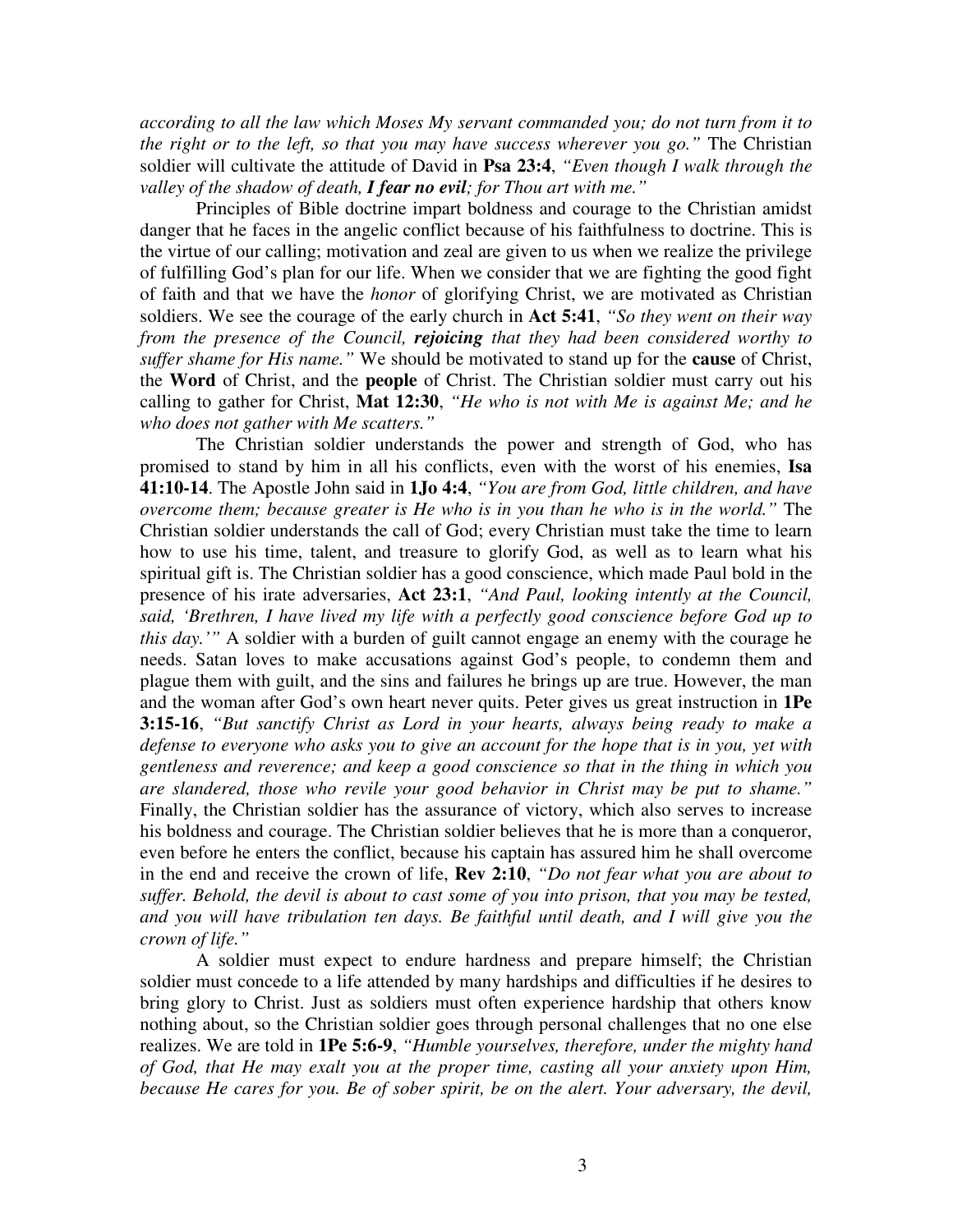*prowls about like a roaring lion, seeking someone to devour. But resist him, firm in your faith, knowing that the same experiences of suffering are being accomplished by your brethren who are in the world."*

We may think that no one else can understand what we are going through personally, but the Bible says otherwise, **1Pe 5:10**, *"And after you have suffered for a little while, the God of all grace, who called you to His eternal glory in Christ, will Himself perfect* [mature]*, confirm* [prove]*, strengthen, and establish you."* The Christian's life is accompanied by many difficulties that he must endure as a good soldier of Jesus Christ. We must learn to endure the hardship that results from our own personal sins. Our own failures can bring great sorrow and trouble upon us. We hurt ourselves and then we end up looking for someone to blame. Sin not only hinders the Christian soldier, but many times his own conscience wounds him for it. Sin not only brings hardships upon the soul, but many times distress and anxiety upon the body.

We must also learn to endure the hardship that comes from self-denial. We are not called to asceticism but we are called to self-sacrifice, **Mat 16:21-27**. There are times when you may be called to deny yourself of prosperity, riches, wealth, success, sleep, rest, pleasure, or whatever is necessary in your pursuit of victory. If anything is taking you away from a relationship with God, God will ask you to part with it, **Mat 19:16-30**. We must learn to endure hardship from people, vicious and cruel reproaches, and everything that the so-called "lovable brethren" can devise and throw at us, **Jam 3:8-10**, "But no one can tame the tongue; it is a restless evil and full of deadly poison. With it we *bless our Lord and Father; and with it we curse men, who have been made in the likeness of God; from the same mouth come both blessing and cursing. My brethren, these things ought not to be this way."* The tongues of many men are cruel weapons, as in **Psa 42:10**, *"As a shattering of my bones, my adversaries revile me, while they say to me all day long, 'Where is your God?'"* Being mocked, ridiculed, and judged are among the sufferings and tests of the Christian soldier, but as long as he holds his ground **in his own place and his own country**, he will overcome them.

**Gen 30:25-26** *Now it came about when Rachel had borne Joseph, that Jacob said to Laban, "Send me away, that I may go to my own place and to my own country. Give me my wives and my children for whom I have served you, and let me depart; for you yourself know my service which I have rendered you."*

Jacob now had 11 sons and a daughter, all born during the last seven years. Now that he had fulfilled his bargain, he asked Laban to dismiss him and let him go home with his wives and children. However, we read in **Gen 30:27**, *"But Laban said to him, 'If now it pleases you, stay with me; I have divined that the Lord has blessed me on your account. Name me your wages, and I will give it.'"* Although Laban talked about the Lord, he did not know the Lord or understand who the Lord was. Laban was still involved in heathen practices such as divination, fortune telling, and consulting mediums. These activities are strictly forbidden in **Lev 19:26**, **Deu 18:10-14**. However, Laban was still able to realize that the Lord was blessing him with materialism on account of Jacob. Laban wanted Jacob to continue working for him so he asked him to name his wages. (He had done this once before in **Gen 29:15**, *"Then Laban said to Jacob, 'Because you are my relative, should you therefore serve me for nothing? Tell me, what shall your wages be?'"*) Now,